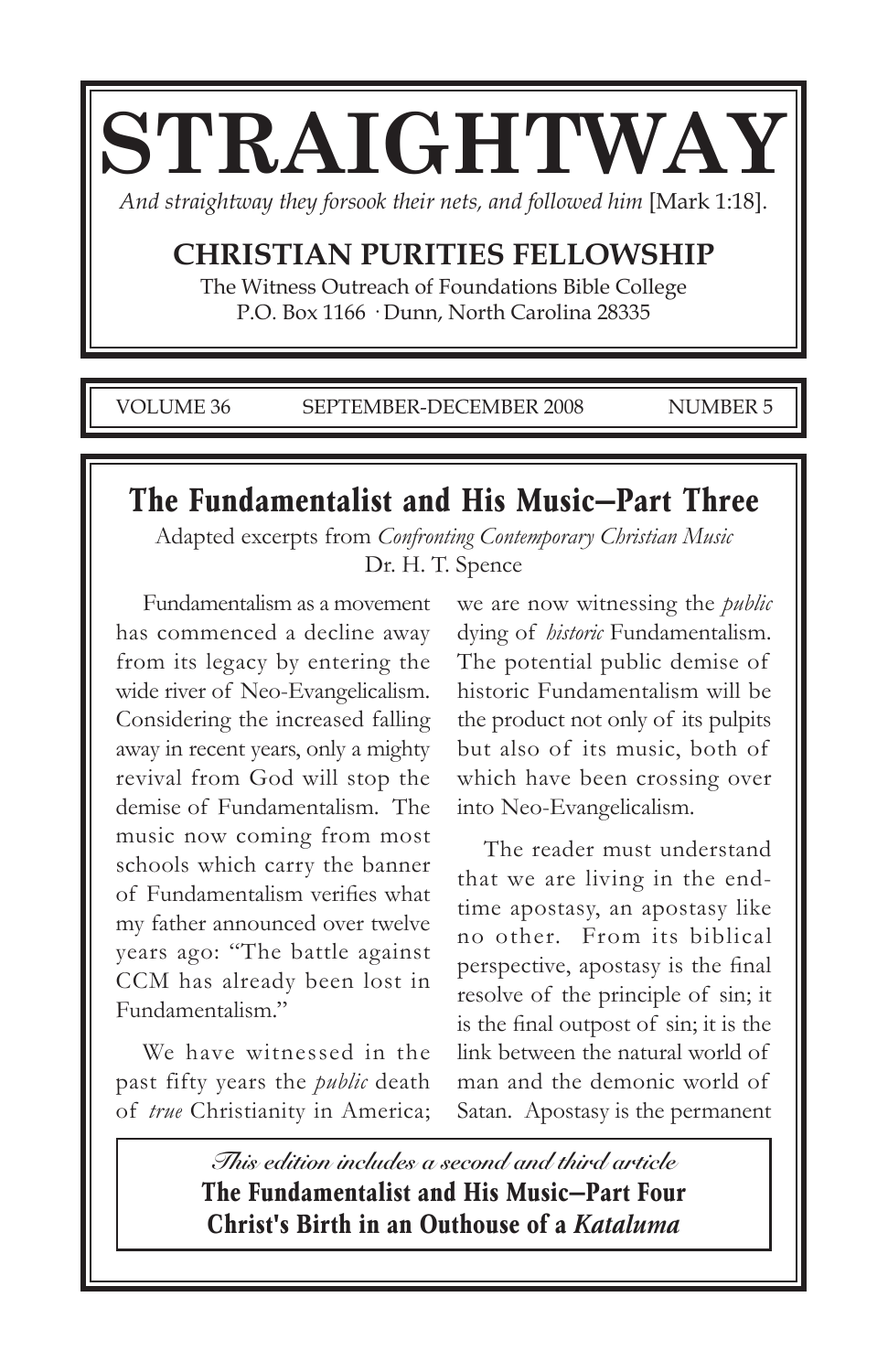uniting of these two worlds. Yet, true apostasy must have something from which to fall. Because a falling away is identified more specifically as a *defection* or *turning* from truth, the one necessary ingredient for the final world apostasy is the globalization of Christianity.

Throughout recent decades in American Christianity, there has been a growing trend identified as the *crossover*. Not exclusive to our generation, the subtle tactic of a crossover has appeared at critical seasons throughout history. However, the contemporary crossover has grown into a subtle yet a powerful trend seeking to pull down the public testimony of true Christianity.

The term *crossover* in its simplistic understanding is a bridge. As a prominent term in today's music industry, however, crossover is defined as the act of crossing over to a different style, usually with the intention of broadening one's commercial appeal to a wider



audience. The term also may identify the act of crossing over in doctrinal identification with the intention of broadening one's appeal to a wider religious audience. A crossover is basically a compromising of two distinct points of view, philosophies, or characters.

In recent decades one of the most critical and delicate areas in which a crossover has been more evident is in the context of music. Though the contemporary sound may be traced back much further, during the 1960s and 1970s, many crossovers and changes took place in American Gospel music. Within these more than thirty years since, our country has been bombarded with a new type of Christianity that has been commercially promoted through its *acceptable* music. In this marketable music, worldliness increasingly has become a trait.

The crossover trend is a powerful enticement, especially in our generation. With the pressures coming upon us as Fundamentalists to gain more followers, to build bigger churches, to keep our academic halls filled, and to become more accepted by the lucrative crowd and the media, the temptation will always exist to cross over to the other side in our style of living, our style of worship, and even our style of music. Of course, it would also be very easy simply to follow those who are the trendsetters in Christianity or to seek the aid of those who are in the mainstream of what is in trend, in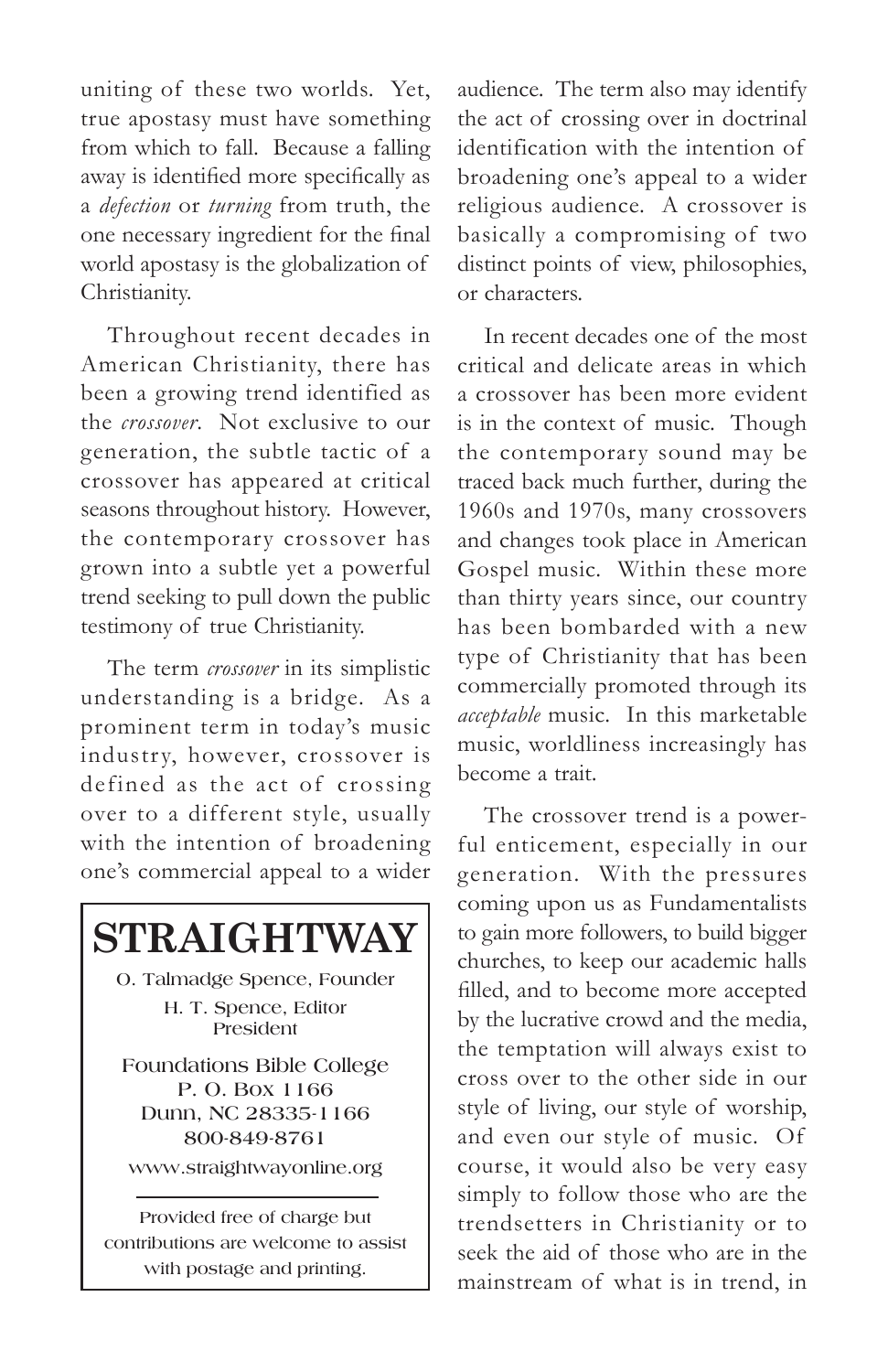vogue, and in fashion in the worship and music industry. To do so would truly broaden the appeal to a wider audience. Some might say, "We must change to become more acceptable if we are going to survive in the days ahead." There are always deceptive reasonings that will quickly come to the heart to entice one to make the crossover.

The temptation of present Fundamentalism is not so much a crossover toward the world or even to Liberalism. Our temptation is an attraction toward or crossing over into Neo-Evangelicalism. After all, the members of this movement were our brothers at one time, though disorderly brothers. We were *one* before the split. Their men have succeeded in building edifices, in accruing money, and in composing acceptable popular music. They are the acknowledged mainstream of evangelical Christianity in America and throughout the world. Their prime spokesmen, such as Billy Graham, are at the top of the list for the most admired individuals in America. Why should we not simply cross over in at least a few things and take advantage of these trendsetters? Will their methods work for us?

Yes, there is the temptation to write the music as they do, to make the preaching more palatable to the carnal man as they do, to "preach Christ" without any stand as they do. Once an individual or a church sets the crossover in motion, the tendency is to take advantage of it again and again. The results

convince us that the end does justify the means. With a little bit of soft syncopation here and some sensual dissonances sprinkled there, one has easily composed the latest hit song. When Neo-Evangelical radio stations begin lauding our accomplishments and, more importantly, buying our music, we have crossed over to a contemporary, Charismatic sound. Inevitably, our young composers begin crying for the musical trendsetters to step forward and train them in this crossover sound. Our infatuation with this crossover sound and success becomes so strong that if we cannot write the music ourselves, we will hire those outside the camp to compose and perform our music. They may be Charismatic or any other brand of the Christian spectrum, but they are (as we will begin to reason) the more talented writers and musicians in the kind of music for which we are now seeking. After all, the success of these Neo-Evangelical and Charismatic composers proves they know what the people want. In the end, we become more accepted in their eyes simply because we have crossed over to their musical style.

Slowly but surely, the crossover tragedy is finally manifested. By trying to become more like them in our worship and music, we lose our identity as God's chosen in the earth. The distinctives that made us great in our precious Lord are abandoned. Our worship, our music, our dress, our manner of living, as well as our failures and calamities are no longer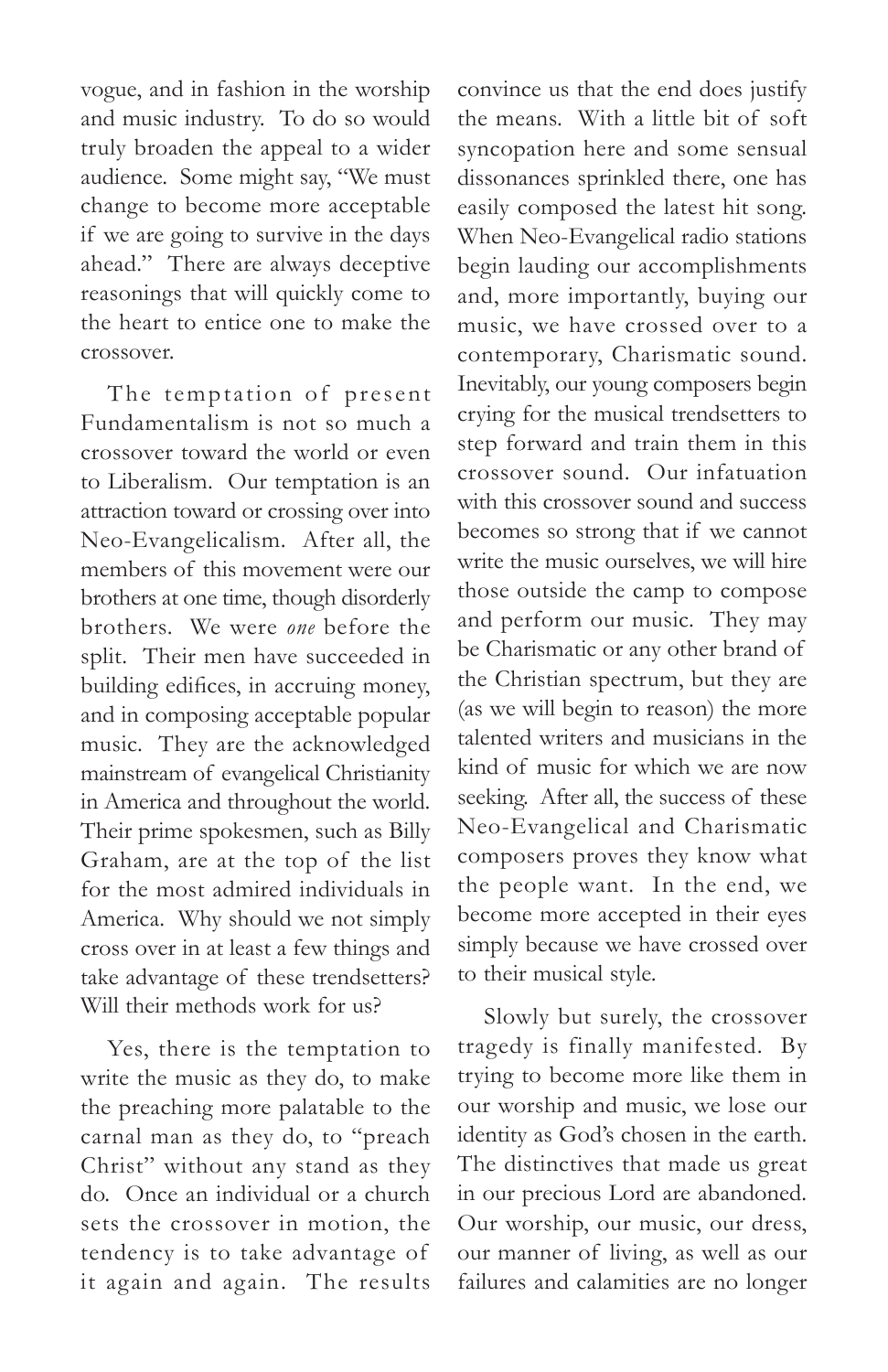different from those whom we secretly had longed to emulate and join. Our musicians now play like them because we trained them so. Our vocalists have the same soft, ethereal sound as they do, because we trained them so. Our composers write with the same surrealistic, modern musical chordality, with wandering, pretty melodies that have no strength and no conviction, because we trained them so. The sad day will finally come when the line of distinction will be erased between the Fundamentalists and the Neo-Evangelicals; the crossover will have succeeded. What we thought was exciting and innovative, a novelty to us as Fundamentalists, will become the razor to cut away our Nazarite vow of heart and life before God. Why? It is because the trendsetters trained us so.

Is the above scenario one of impossibility, possibility, or probability? Will music become Fundamentalism's crossover bridge to Neo-Evangelicalism? We must be on guard for any dangerous trends and trendsetters making their way into the Body of Christ. Some will try to convince the Lord's people not to be concerned or afraid of the changes; they will say it is time for a breath of fresh air and fresh innovations to come to our churches, even if we have to cross over the line which our forefathers drew on the battlefield. We must not give ear to the trendsetters and their lines of reasoning. Our churches do not need champagne music or the eclectic

sounds to "liven up" the services. It is not the synthetic remedy of the Charismatics that we need. Dare we fall on our knees and in desperation of heart cry out to God for an awakening to righteousness and for a revival of communion with God? Such a genuine move of God will pull us back from the border of the world, its sound, and its acceptability. The crossover to Neo-Evangelicalism is not what we need. There is no hope to be found there. The crossing that we need to make is over the Jordan River that leads into the Promised Land of spirituality and holiness of heart (Hebrews 4).

The mutation of CCM is widening with such force and velocity that its aggressive intimidation for acceptance has pressed itself within the sacred precincts of Fundamental churches. It must be understood that CCM is not just "rock" music. Its elastic, existential nature produces a multicolored facet of the contemporary. What we are witnessing today in the Fundamental churches is more of an enticement on the perimeter: the surrealistic, ethereal, easy-listening sound heard in piano or orchestration introductions and the soft, meandering melodies even written for our traditional hymns. For this reason young people are delightfully being drawn to the "youth camp" songs which have this carefully marked identity. It is truly the "sound" of the contemporary; it will be just a matter of time before the rock beat will enter.

But we cannot put all the blame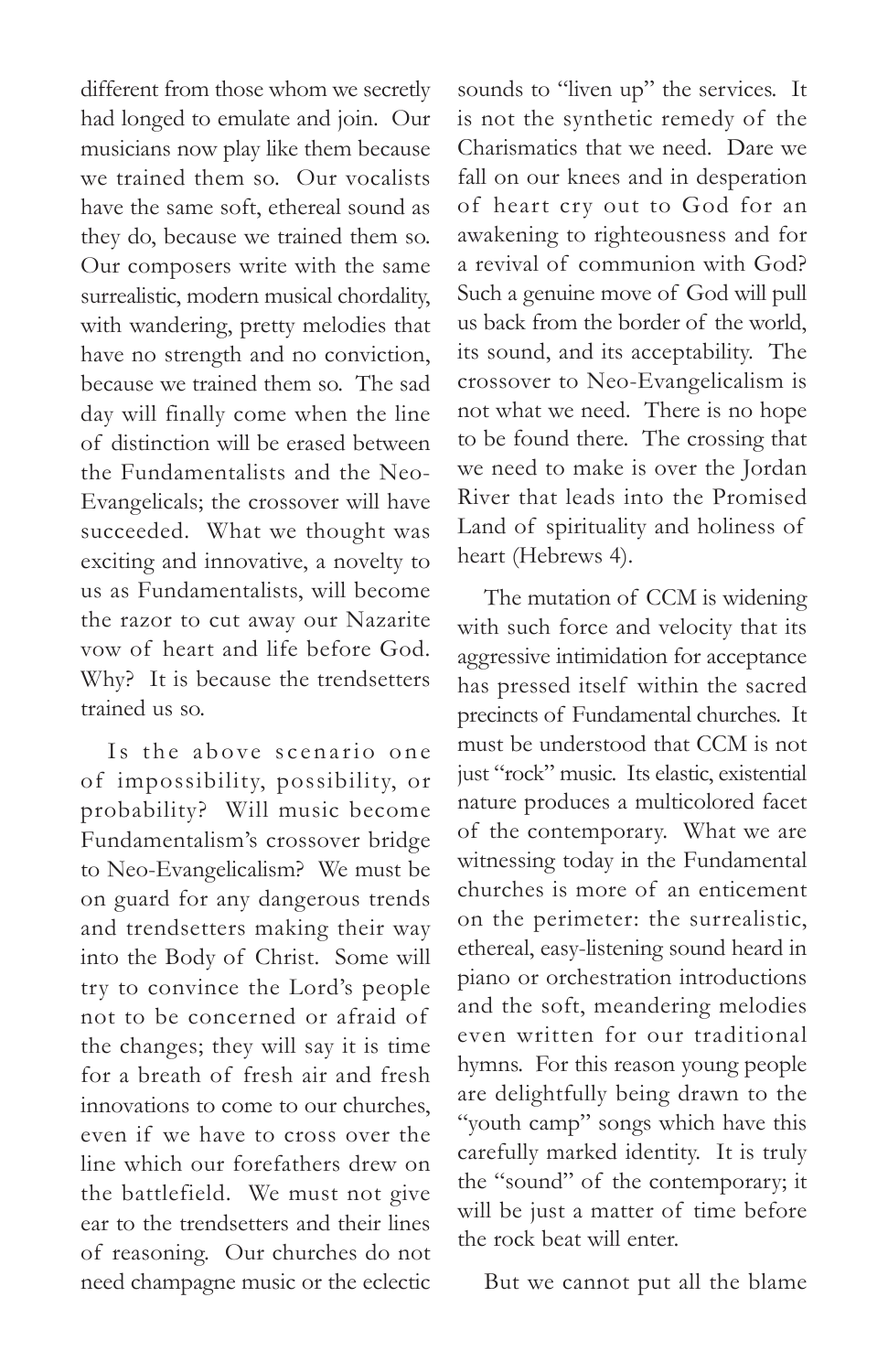on the composers, for they are simply writing what they have been taught (or were not taught) in the Bible colleges and Christian universities. There is a glaring deficit of theology and Bible in the music degree curricula of such schools; a "biblical" philosophy is not thought to be a necessary, consistent sentinel in all the classes. The contemporary is flirted with and experimented with by the teachers, stretching more and more the boundaries of acceptability. The result is a proliferation of weak music composers. A simple Bible survey course is basically all that the music students are required to receive. Such graduates have no depth of spiritual study from which to draw; therefore, they can only write from what they know. With such an anemic view of Christian principles, the product gives evidence of a spiritual "dumbing down" of the people. Martin Luther strongly believed that a composer needed to be a theologian in order to write the music of the church. This belief is not held by many today. Eclecticism dominates the theory classes of these institutions. When these graduates take their positions in the churches, preachers are constrained with timidity to say nothing about contemporary changes. Musicians can be intimidating and temperamental, even in response to a pastor's inquiry and concern.

I continue to plead with all Christian composers, teachers, and pastors to return to a biblical philosophy for their music. Do not be pressed

into accepting the contemporary styles of music which are becoming more and more the norm of the "specials" of many church services. It is alarming to hear the recordings released from a large number of our Fundamental colleges; many of the musical selections chosen are of a surrealistic sound. It is a sedative to the soul and a slow but deliberate means for the heart's assimilating of the world and the flesh. Unless the preachers stand up and clean out the contemporary song from both choir and congregation, all will be over for the spiritual soundness of our churches. Once the contemporary taste is in the heart, the return to a more excellent way will never be desired.

It should be obvious to every true Christian that rock music is diametrically opposed to the Christian Faith and is an intelligently designed medium to destroy Christianity. It is of the flesh, and it is contrary to the Spirit. Whatever some say, a Christian cannot listen to that which is anti-God and anti-Christ in substance and think that he knows the true Christ of Scripture as his Saviour. The Church has "stolen" the Devil's music and tried to Christianize it and believe it is all right. It is still true: the music itself is the message. Whether the words are dealing with the occult world or with Christianity, the music itself becomes the key to the underworld of Satan. To take the thesis of Christ and the antithesis of Rock and Roll and put them together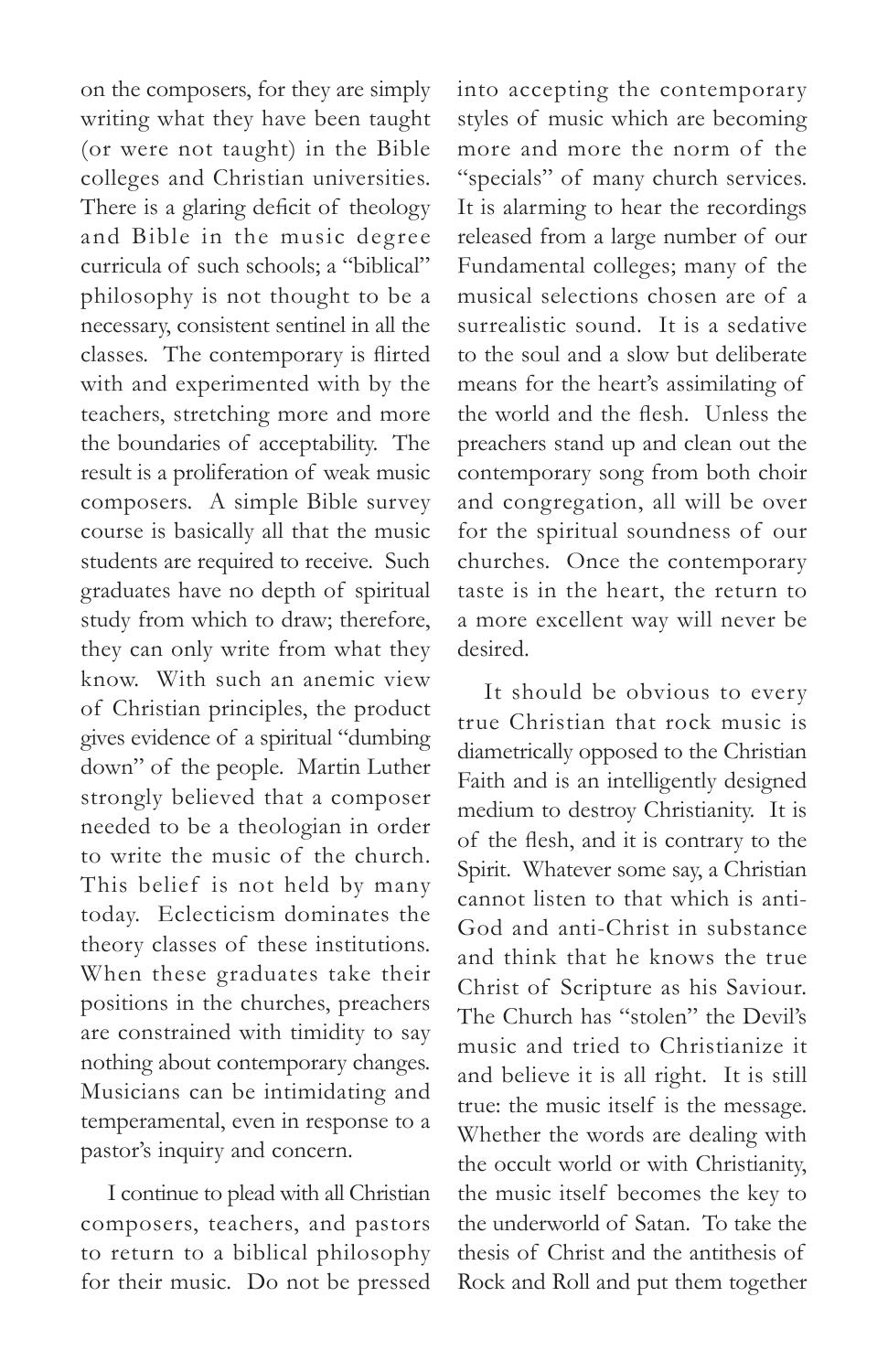is a synthesis, a dialectic principle that cannot be sanctioned by Scripture. God condemns the dialectic principle of the world (read II Corinthians 6:14-18).

When one carefully studies Protestant hymnody, he will recognize that there were two levels of music springing forth from the eighteenth century: first, from those writers still identified in depth and burning of heart to that previous century, emphasizing a furthering of their walk with God; and second, from those who were drawn more to the burden of evangelism in the latter part of the 1800s. From one historical perspective it could be concluded that they complemented one another, yet from another perspective it is evident that the Gospel hymn which was birthed from the burden of evangelism became the more prominent influence that would lead Christian music into the twentieth century. Though evangelism is certainly part of the Gospel message, there must be the strength of a solid, on-going Christian life to preserve that born again experience. When the emphasis in Christianity shifts to "experience," "feeling," and "assurance," without the greater call to a consecrated life, there will inevitably emerge a shallow, dwarfed concept of what a Christian is. Yes, we thank God for the revivals of the late 1800s and those appearing during the early 1900s, but evangelism will not keep the church when the enemy comes in like a flood. In such a situation,

shallow Christianity will be swept under the tidal wave of doctrinal heresy; the present institutional church is the commentary of this. Getting souls saved is a fine thing, but what is going to feed and preserve those birthed babies? The lack of deeper biblical teaching and preaching concerning the consecrated life is what has produced the falling away of even a number of conservative local churches. Shallow preaching allows for shallow music, and such a duo will help prepare the casket for any church.

Things that may be "all right" sometimes lead to things that turn out to be "all wrong." It is imperative that we, as the church of the Living Christ, choose between "good" and "best" rather than simply "good" and "evil"; for the best way is the safer way when time makes its mark on the matter.

May God save us from falling into the belief that the grass is greener on the other side of Evangelicalism. We as Fundamentalists have had a noble birth; rather than depart from it, let us pray for revival within it.

Dr. Spence's book

### *Confronting Contemporary Christian Music*

is available through the Foundations Bible College Bookstore.

**\$22.95 ppd.**

1-800-849-8761 www.foundations.edu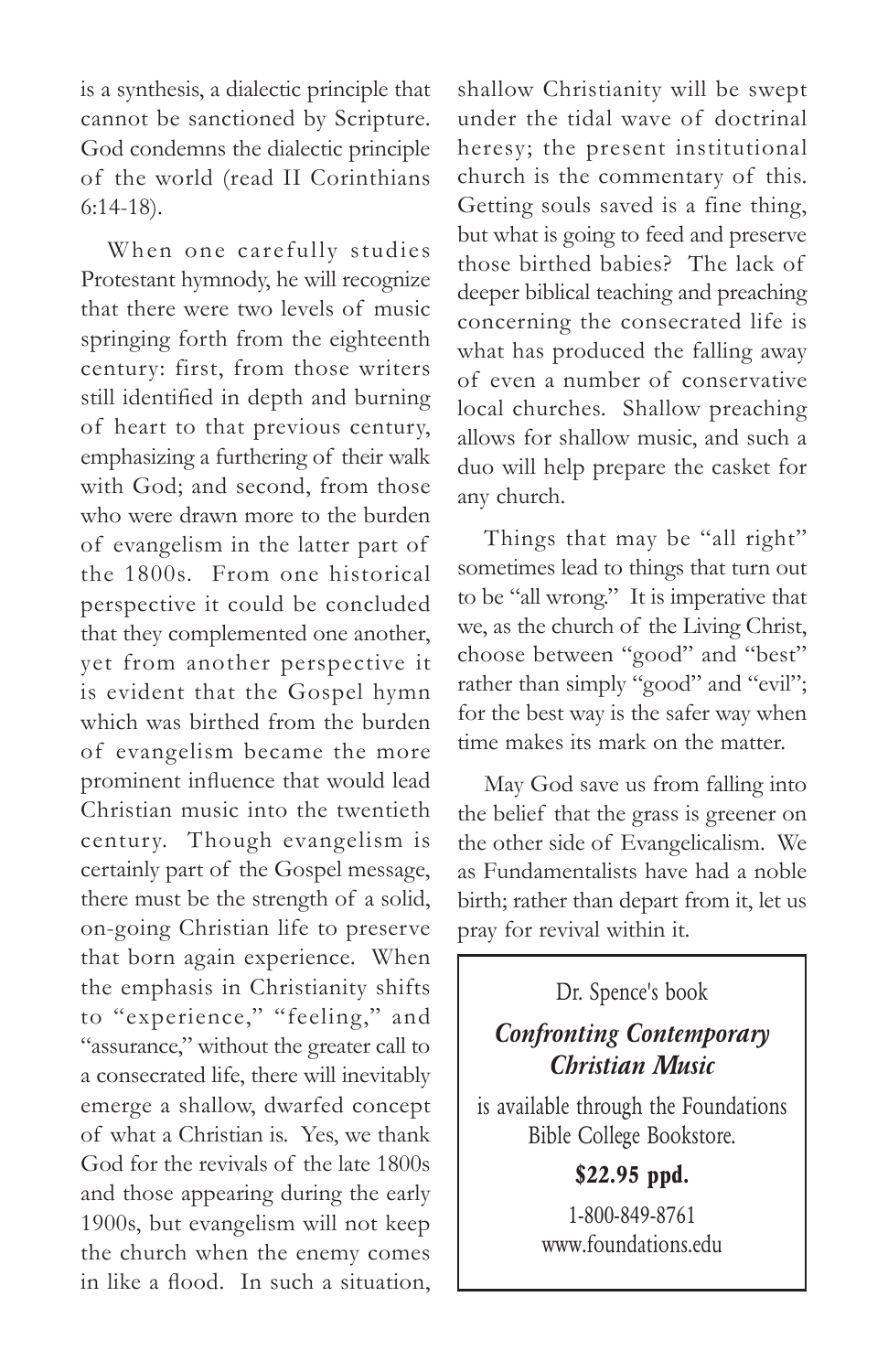## **The Fundamentalist and His Music—Part Four**

Adapted excerpts from *Confronting Contemporary Christian Music* Dr. H. T. Spence

How often in the Christian schools the study of the philosophy of music is conspicuously absent when it comes to the presentation of Christian music. If it is taught, it is usually from the contemporary perspective rather than from a true, biblical perspective. Thus, even the concept of logic becomes questionable by the contemporary mind. The principle task of logic is to investigate the nature of correct thinking and valid reasoning, including the laws of rational thought. Questions related to this study that have often been asked through history include the following: "What are the criteria used to distinguish between truth and error?" "Are there fallacies of reasoning?" "Can truth be attainable?" These questions need to be answered; these principles of thought must be understood before we enter the realm of contemporary music. The sad reality of the present trends in Fundamentalism is that there is a deterioration of secular epistemology and its so-called logic. And finally, we need to see the major influences that lead to the musical concepts of our times.

#### **Criteria for Truth**

Man must have a criterion of absolute truth, a standard or rule, by which to judge the accuracy of statements, opinions, and thoughts; there must be a standard of verification. Absolute truth must be nailed down in our hearts and minds. Churches today (and I am amazed at the Fundamental churches that are questioning the standards of the Word of God) battle this question, "Is there a criterion of truth?"

Man has drawn from several sources for his truth. Customs have often been used as a criterion: "when in Rome, do as the Romans do." Whatever church you are in or people you are around, follow their customs for truth. Dress as others dress; use expressions which are linguistically fashionable; practice the moral principles that are currently in vogue; do whatever is popular. Following customs calls man to the philosophy of being part of the herd. If the music is popular, go with it. Bill Gaither back in the early 1970s, used this concept to prove the acceptance of his song "The King is Coming." So many people liked it, bought it, enjoyed it, were "inspired" by it that, yes, according to Gaither, it had to be of God.

Others follow the tradition route to prove truth, the notion that if anything lasts for generations, it must be valid. Any practice which has gained the loyalty of succeeding generations must deserve a measure of credibility. However, traditions can also reinforce what is false.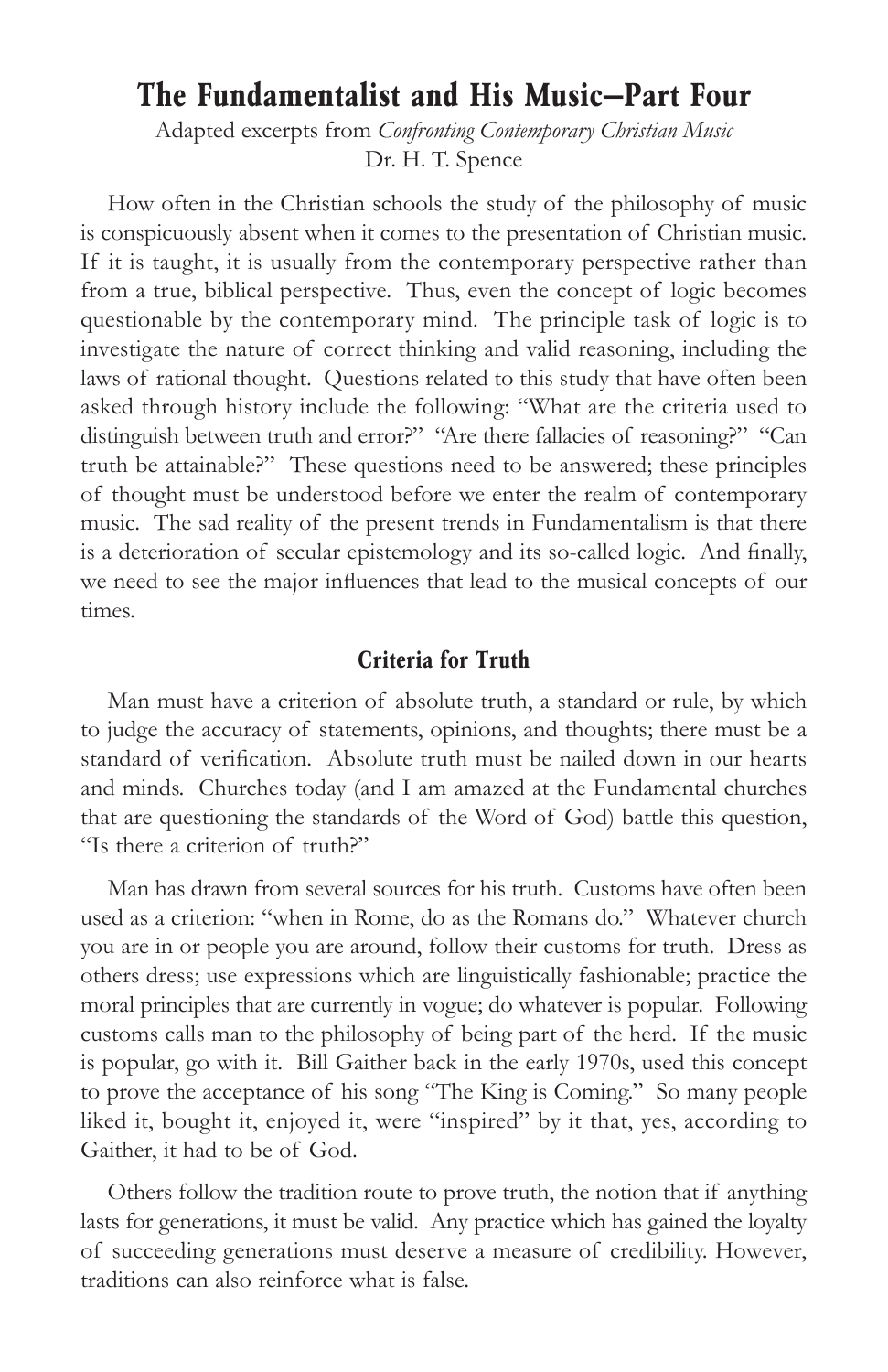Others have counted the test of time. We have heard this line of reasoning to prove the validity of Christianity: "Christianity must be true, for it has stood the test of time." Now we certainly believe that Christianity, at least biblical Christianity, is true, but not simply because it has stood the test of time. The assumption that if a belief is really erroneous, the error will sooner or later come to light is not necessarily true. In Acts 5:38-39, Gamaliel believed this assumption:

And now I say unto you, refrain from these men, and let them alone: for if this counsel or this work be of men, it will come to nought: But if it be of God, ye cannot overthrow it; lest haply ye be found even to fight against God.

Now this sounds good on the surface, and it seems logical especially in the light of the context of the apostles and true Christianity. Is something true simply because of time? How long has the Islamic faith continued and flourished? Even the oldest continuing Christian apostasy, Roman Catholicism, is experiencing a revival of popularity in recent decades. Does the test of endurance mean these are true religions? How often the above passage of Scripture has been used by compromisers who did not want to take their stand against men such as Billy Graham, Kenneth Copeland, T. D. Jakes, Robert Schuller, and others. These men flourish even when their sin and error are exposed. Furthermore, many errors have lasted for a good length of time before being exposed as such, and superstitions have endured through the centuries.

In addition, there are those who depend on feelings or emotions as the test of truth in situations. More and more this particular view is becoming the criterion for truth. Here man lives, boasting in the scientific age, yet deciding truth on the immediate feeling of the moment.

Yet, another group of individuals tends to base truth on a hunch, an impulsive generalization; and still others, on intuition, a judgment without recourse to reasoning from facts.

Some thought must be given to this subject, for the presupposition of a man's heart will dictate how he views life. It also will dictate what kind of music he will write or listen to.

#### **A New Concept of Viewing Truth**

What about the concept of truth in the light of the 21st century? The "new" concept or the "new" consciousness (as the New Age was formerly called) is settling across the civilized world as a London fog. One of the greatest tragedies of our times is that we are being fundamentally affected by these new ways of looking at truth. This must be acknowledged in the proclivities of the conservative, fundamental churches in recent years. It is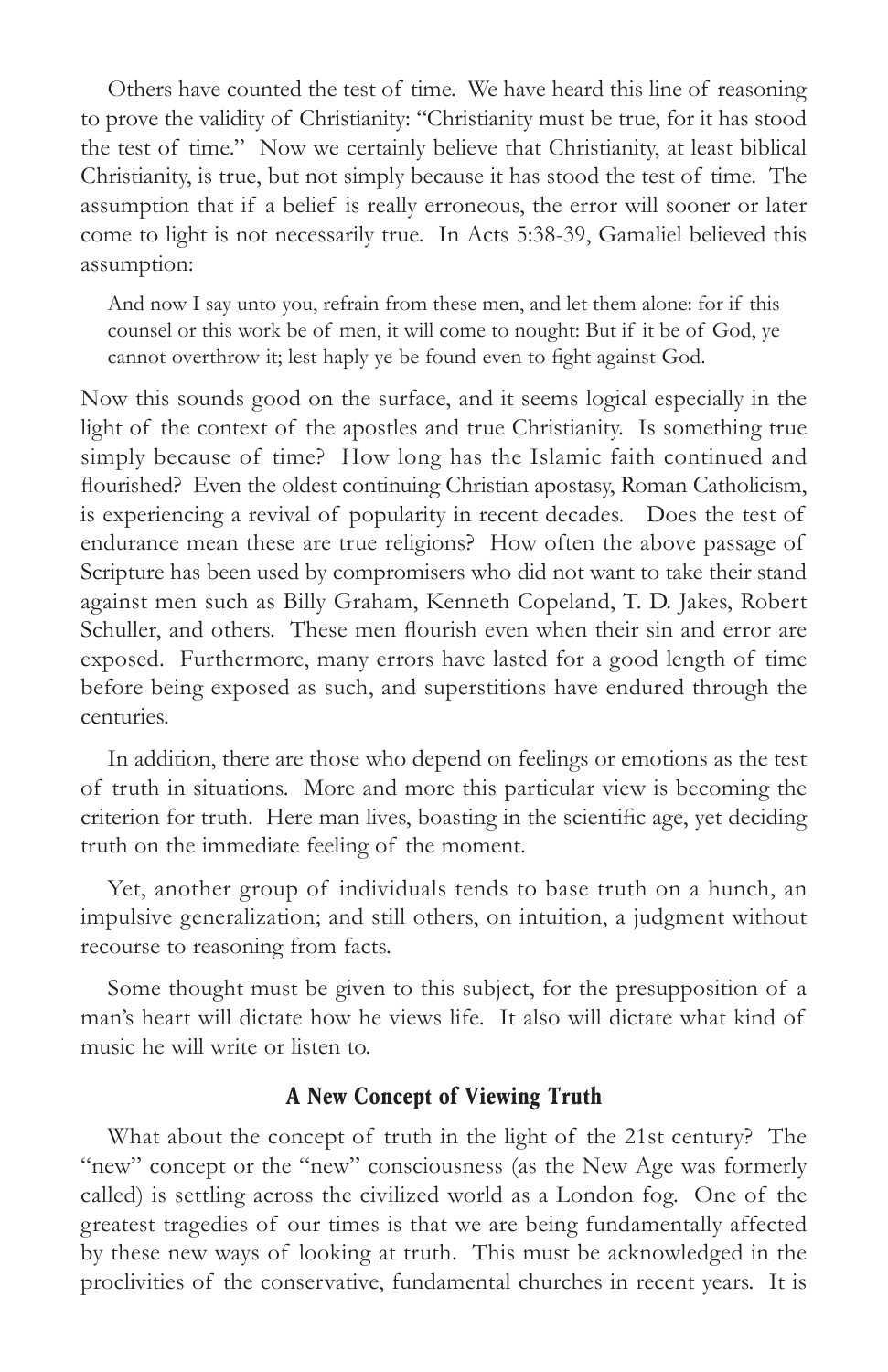already underway in mainstream Christianity. If you had lived in Europe prior to about 1890, or in the United States prior to World War II, the main reasoning and thinking of people would have seemed to be clearer. One basic presupposition was the existence of absolutes in knowledge and in morals. In that time absolutes were the guardian principles of thought concepts. In morality, if one thing was true, then it was clearly understood that its opposite was false. There was no question about adultery or abortion, or fornication, or a preacher living in these evils. Life was easier to live then when everything was clear-cut.

The concept of logic itself is simple: the first concept in classical logic or the study of logic is that "A is not non-A." If you have "A," then that "A" is *not* "negative A." This truth of logic means that absolutes have antitheses, which are definitely not the same. Even non-Christians have thought this basic way for centuries. During the earlier years of the twentieth century, it was still possible to discuss what was right and wrong or what was true and false. A non-Christian child could be told to "be a good girl," or "be a good boy," and while he might not follow your advice, at least he would understand what was said and meant. But today, to the modern child this statement would be utter nonsense. Forty years ago one could have said, "This is true" or "this is right," and people would have understood. Even in spiritual things and evangelistic witnessing, the congregation understood what was being said, though they may not have lived it.

We as Christians were not ready for the changes to come. Before the shift took place and the chasm was fixed as it is today, we should have realized what was happening and preached with a clearer grasp of absolutes. Back in the 1920s, 1930s, and 1940s my grandfather preached as if what he was saying was true, and he could prove it, for it was absolute. In all the days of my father's preaching there was a clear-cut line given in the preaching, even to the day he passed away. Nevertheless, a false set of presuppositions has taken over today in modern thought and literally permeated the very fabric of society to the point that nationwide it will be impossible to change. While the true Bible Christian may continue in the old set of presuppositions, the world has left them. If a preacher stood before his audience years ago and stated in his message, "Believe this; it is true," those who heard would have said, "Well, if that is so, then its opposite is false." Historical Christianity has always addressed the thesis of truth and its antithesis, error. Without this clarion message, historical Christianity is meaningless. There is *Christ*, and then there is definitely an *Antichrist*."

#### **The New Way of Thinking**

The breakdown of absolutes and principles leads to a new society that is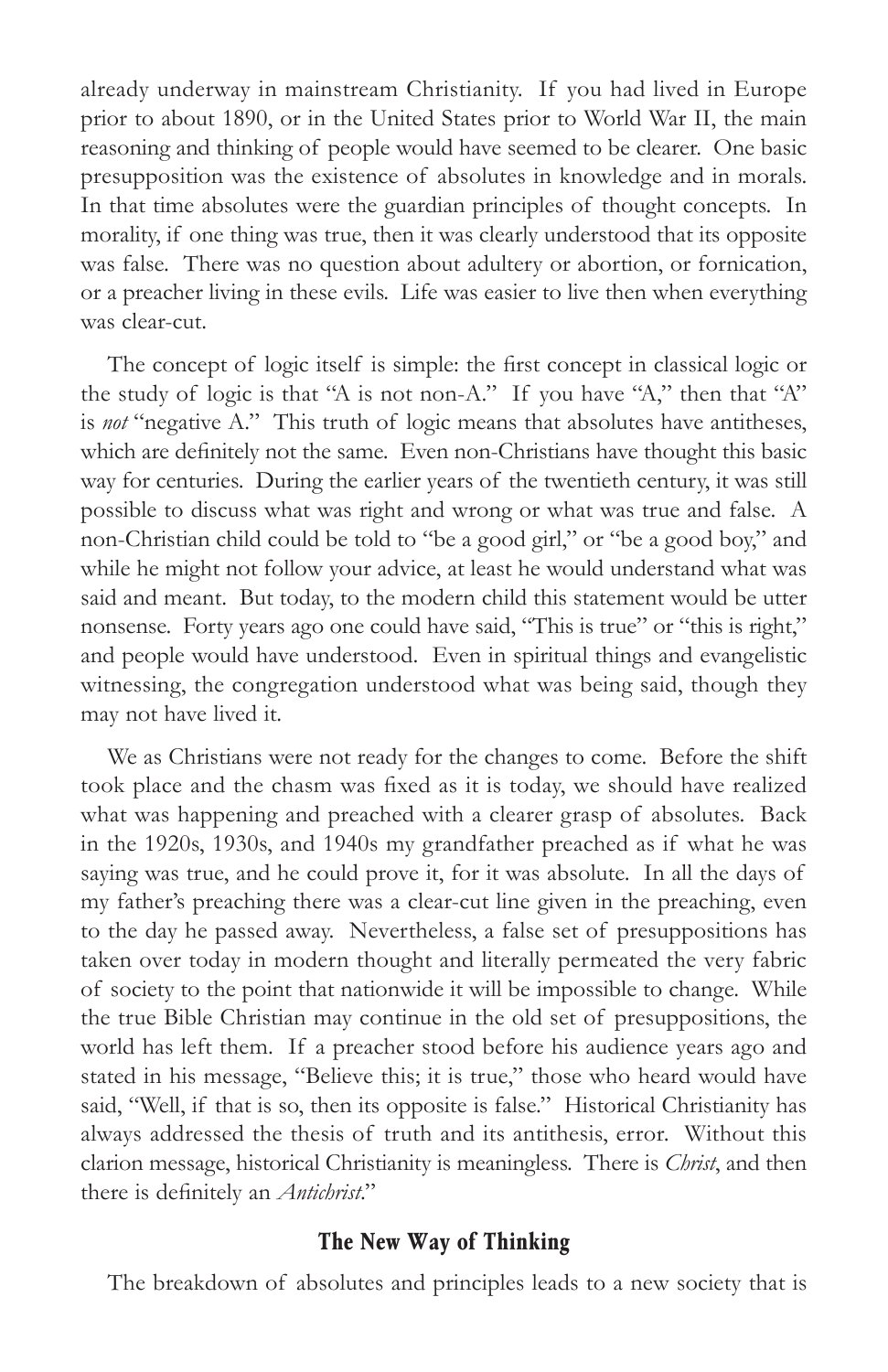given to pragmatism, relativism, surrealism, and personalism. New approaches are now invading both our society and the institutional church: new ways to evangelize, new ways to organize churches, new methods, and new music. Innovation is the key. The message of truth is changing both on the streets with the common man and in the services of the churches. The medical world is changing its ethical procedures. Sympathies are being illogically fabricated to succumb to accepting abortion, euthanasia, ecumenicity, and the breakdown of national and ethical distinctions. Music is becoming the pied piper to cause us to march to the destruction of our beloved country and public Christianity.

It is all part of the Cultural Revolution, which must take place before the coming of Antichrist. All absolutes must go; the God of absolutes must go as well. Truth must be rendered inoperative in order for a new set of standards and logic to be set up. The philosophy working through the music is also affecting our conversational language, our clothing, our culture, our education, our government, our view of the world, our jewelry, our entertainment, and the total outworking of life itself. And to what is this leading? It is leading to the ultimate goal of Satan and workers of iniquity to get to the heart of man, to control the mind and soul against the things of God, to question God, and to ultimately deny the need of God.

The very spiritual life of most Bible colleges and Christian universities is being sucked out. It is rare to find a preacher, a church, or a Christian school standing unashamedly for the absolute principles of God's infallible Word. It is a rare jewel to find a music composer who is not being philosophically influenced by the trends and spirit of our times. Fundamentalism is facing the potential danger of losing its anointing from God and His presence, for we are slowly allowing our "locks" of separation to be shaven by the barbers of our generation (as Samson was). And if preachers and musicians give in to this age's mood and spirit of compromise, they will be selling Christ as Judas did nearly two thousand years ago. To exalt Jesus in "praise" is not all that is needed in the music; the Charismatics are "verbally" doing that. But we must take a definite stand *in* the music against the powerful undercurrents, which are pulling our churches out into the immense sea of secular humanity and are eroding godly living.

The need goes back to our thinking. What is the philosophy of the heart? When the strong stand is no longer evident in the life, the thinking has obviously changed. The professing Christian world is beginning to believe that carnality and the world are not as bad as we thought twenty, thirty, or forty years ago. Has the change which has come to our nation's churches been the effect of shallow music and empty preaching? And has this music and preaching become the cover-up for our ugly and undealt-with sins? Is the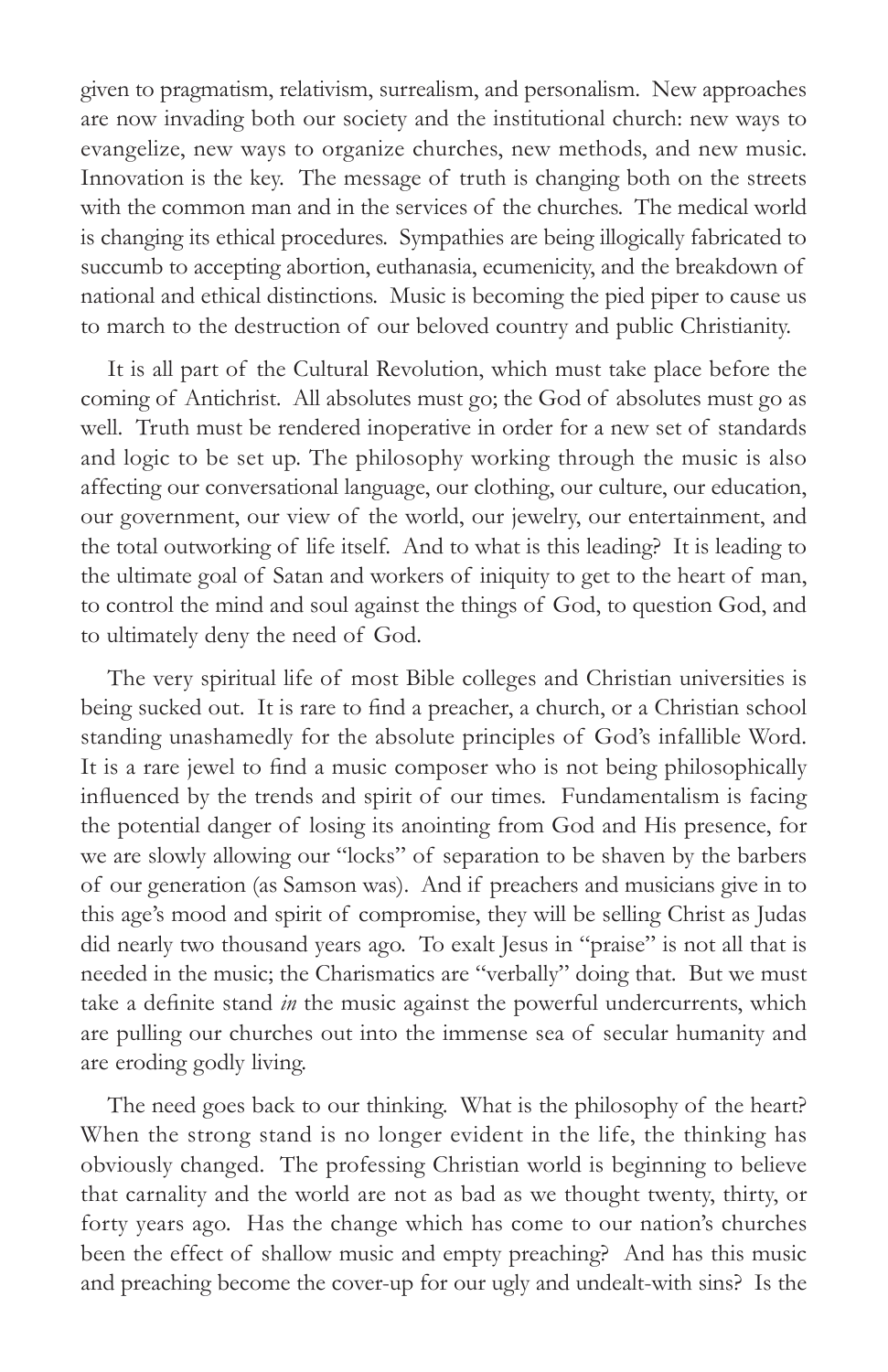mood of "feeling" giving us a false hope? Are we oblivious to the judgment of God that will begin at His house? Have our clothing and our children's clothing changed in recent years? Are we being influenced by the fads of the time? Are we buying due to psychological manipulation? Are our children pressured by their school peers (even in Christian schools that are fast losing their biblical standards) to dress a certain way, speak a certain way, or act a certain way?

We might be coming to a point in this battle that we say, "I get tired of dealing over and over with these things with my children or in my church." It may be true, for who wants to fight? But if we ever quit the war, we will lose our souls; we will lose our children, our homes, and our good conservative churches. The power of the age is overwhelming. It is one thing to wear the Christian down in prison through torture, but mental and philosophical pressures are wearing us down. The pressure to relax in morals, standards, and doctrine is found in the business world, corporations, medical staffs, hospitals, schools, government, and even in the churches. "Just relax . . . relax!" We are being lulled to sleep, sedated in mind, not to do our own thinking, but to go along with the mass. And, oh, the irony of it all! They tell us *we* are brainwashed, *we* are narrow-minded, and *we* are following a man. They cannot even conceive that they are the ones who are the puppets, the gullible mental pacifists, who are brainwashed and cloned by the age!

When we become Christians, there is to be a biblical change. The Word of God becomes the power to mold us in lifestyle and thinking. Yes, we even have to relearn how to think, for the age has had a greater holding power over us than what we thought it had. The institutional church has actually lost the biblical concept of what a true Christian is. Have we noticed the pulpits of many churches? The preachers have not been teaching the Bible, but filling their sermons with jokes, at times bordering on the risqué. More and more their sermon content is psychology rather than biblical exhortation. This is part of the root problem evident in the music being written today. As the pulpit, so goes the music. If the pulpit is shallow or becomes weak and anemic in absolutes, it will be a matter of time before the music will reflect philosophically this shallow pulpit. As a result, the music and its composers have more influence on the people than the preachers do.

Music has become the most popular method to change people's philosophy; the inner circles of compromisers know it. They are going to use it to accommodate and promote their own heart changes. A steady stream of a nebulous diet of music after a while becomes like leaven to the mind and soul. Over a period of time the sedative will begin to work. The philosophy will then be planted, and time will tell the outworking of it in the life. The war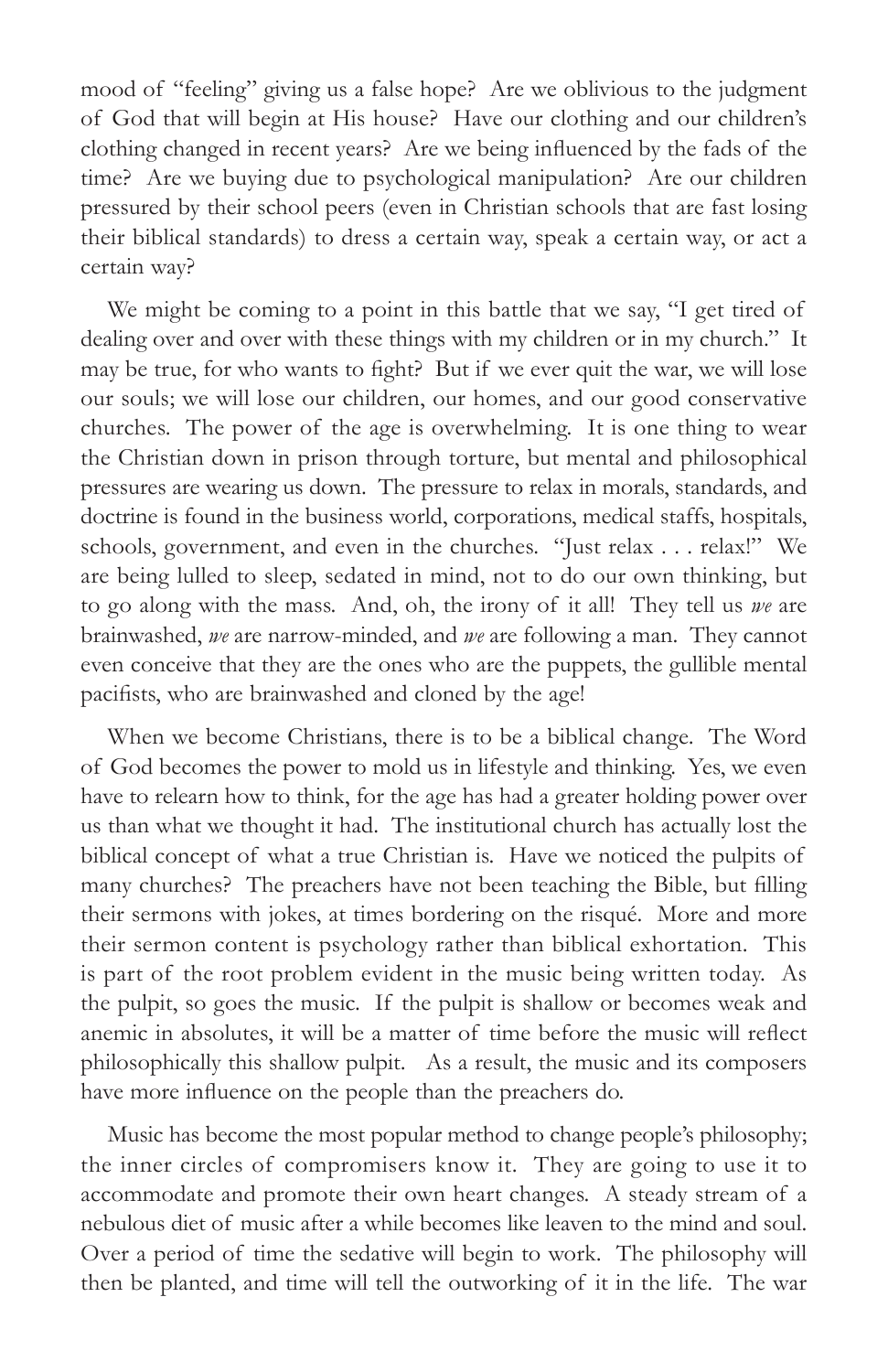cry will be gone from the soul, and compromise will be inevitable. People will change and not even know they are changing. But the implantation has already taken place. And as the milk, the message will gradually be watered down. Yes, we will be clapping and making a joyful sound, but the heart will be void of the stand and strength of the Word of God to counteract the age. Christ may seem to be exalted in the words and pretty music, but the message chosen will separate Christ from our lives and the real living of life in this dark and evil world. Feelings will dictate actions and words. The flesh and the Spirit will be thrown together as compatible.

The world system knows that a great power is found in the mind of a human being. It sees the capability of the mind to be molded with a mixture of an age and false religious philosophy. While the evil molding is occurring, it can have the sound and name of Jesus; however, it is not the same Christ of the Scriptures.

#### **A Final Warning to Forms of Music**

A number of years ago we would not have to have dealt with "forms" of music, for God's people knew what forms were right and what forms were wrong. But this is not true anymore. Back in the 1960s Mick Jaggard of the Rolling Stones declared that rock 'n' roll music was the devil's music, and the churches were stealing it from the devil. Professing Christians do not see this, but believe that rock music can be sanctified and used for God. We are seeing this in other areas as well today: Christian leaders from Southern Gospel to leaders in the National Association of Evangelicals believe you can be a homosexual and be a Christian, or you can dedicate your tobacco and cigarettes to the Lord or even your wine and whiskey. There is no longer a line of demarcation of what belongs to the Devil and what can be used by God. More and more we are seeing Fundamentalist churches and radio stations giving in to Southern Gospel, a style often preached against years ago.

Developing alongside rock music, Country-Western had its own history. Of course present day CW is neither true "country" nor "western" but has eclectically drawn from the contemporary decades to make its own identity in the modern music world. Its message hits the middle-class worker, the blue-collar man of the town. Its message feeds infidelity, drinking, gambling, vices of pleasure, and yet speaks of lovingly standing by one woman or man. Its slang and twang, its slur and blur of voice, its beer-guzzling promotions, its jeans and cowboy look, all add to another aspect of the ever-growing and mutating slob, loose-living culture. It is clearly evident that the classic, general culture of the past is gone; in fact, it is now hated by society. Music was the medium through which this new philosophy was sown. No matter what part or class of society in which an individual finds himself, there is a form of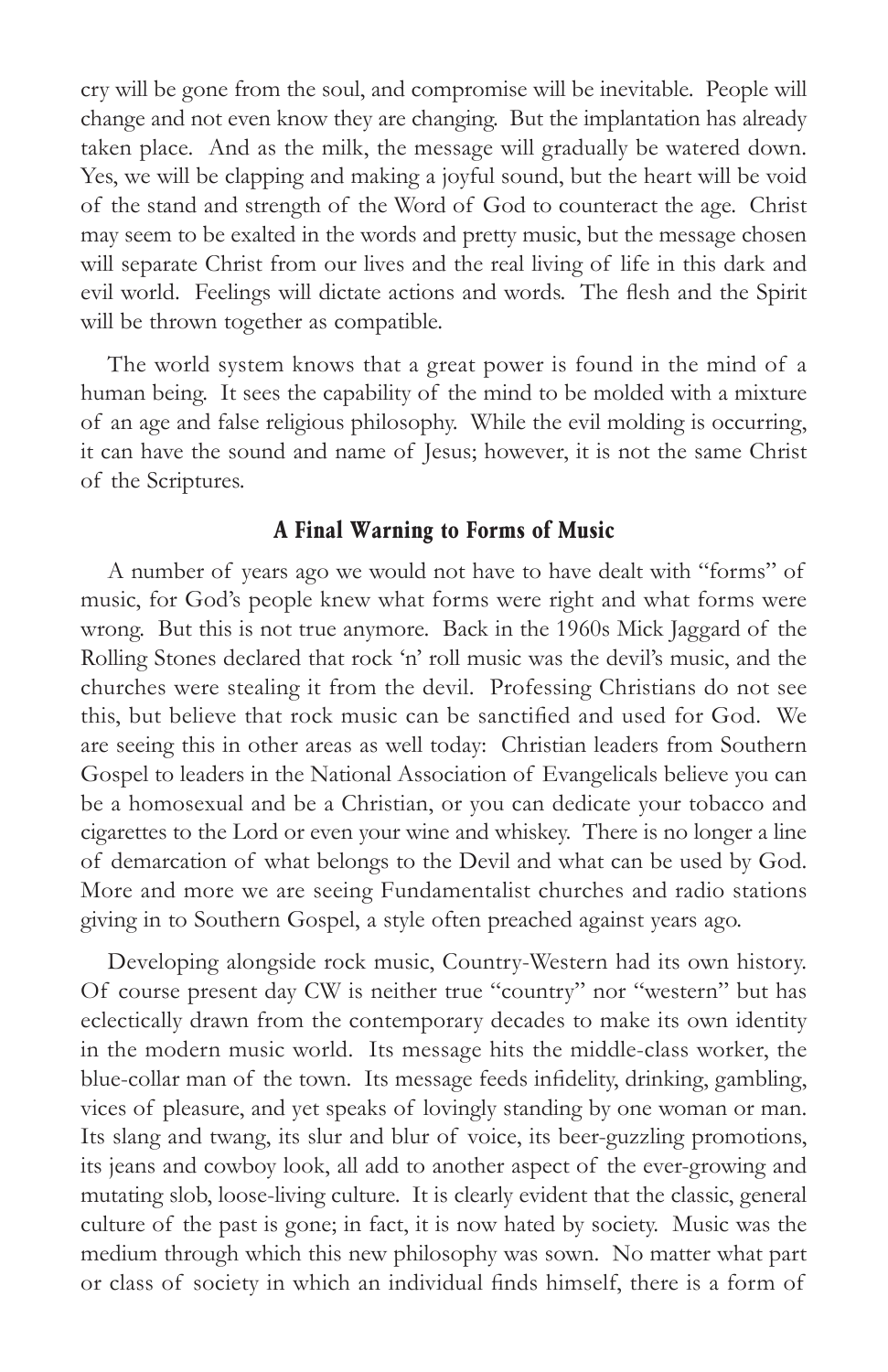music which will sow the philosophical message into him. It is all part of the variety of choices that Satan causes man to think he has; yet, all the choices end in man's death and the demise of any hope.

We are also seeing the inroads of Jazz and Blue Grass music coming into Fundamentalism. What is so appalling is that the Fundamentalist music leaders will not publicly take a stand against these forms of music and thus permit its usage in the churches. It causes grief to the soul to know that such music concerts are being given on Christian campuses without any shame or apology. There are those who have endeavored to "sanctify" Blue Grass music by stating that it is a form of American roots music, with roots in Irish, Scottish and English traditional music. But any simple background study of Blue Grass music would truly reveal that it is an amalgam of country, ragtime, jazz, and blues. Bill Monroe has been referred to as the "founding father" of this form of music, but men like Earl Scruggs, Snuffy Jenkins, Rex Brooks, Smith Hammet, and others made their early influence. Where is the church pulling in rock music? Where is it pulling in Country-Western? Where is it pulling in Blue Grass and Jazz? It is from the contemporary sound of the world. This music ought not to be played in church. It does not promote spirituality; rather it promotes the carnal side of man.

Fundamentalism has truly lost its way in this contemporary maze of modern Christianity. *It is becoming more familiar with this world than it is with God*. We are boldly hearing of a "Neo" Fundamentalism emerging among the ranks of its leaders. May God have mercy on our generation as well as the next generation of those being trained for the ministry both in the pulpit and in music? They will have never known historic Fundamentalism or its God of Scripture. And sadly, there seems to be no desire to return to the God of our forefathers and the life they knew with God.

#### **VISIT US AT**

*www.foundations.edu*

Provides all the information about the Foundations Ministries and Schools as well as sermon recordings from Foundations Bible Collegiate Church.

#### *www.fbcradio.org*

FBC Radio Station offers strong, traditional Christian music as well as sound, biblical preaching 24 hours a day, 7 days a week. Other types of Christian programs and FSN World News are also heard.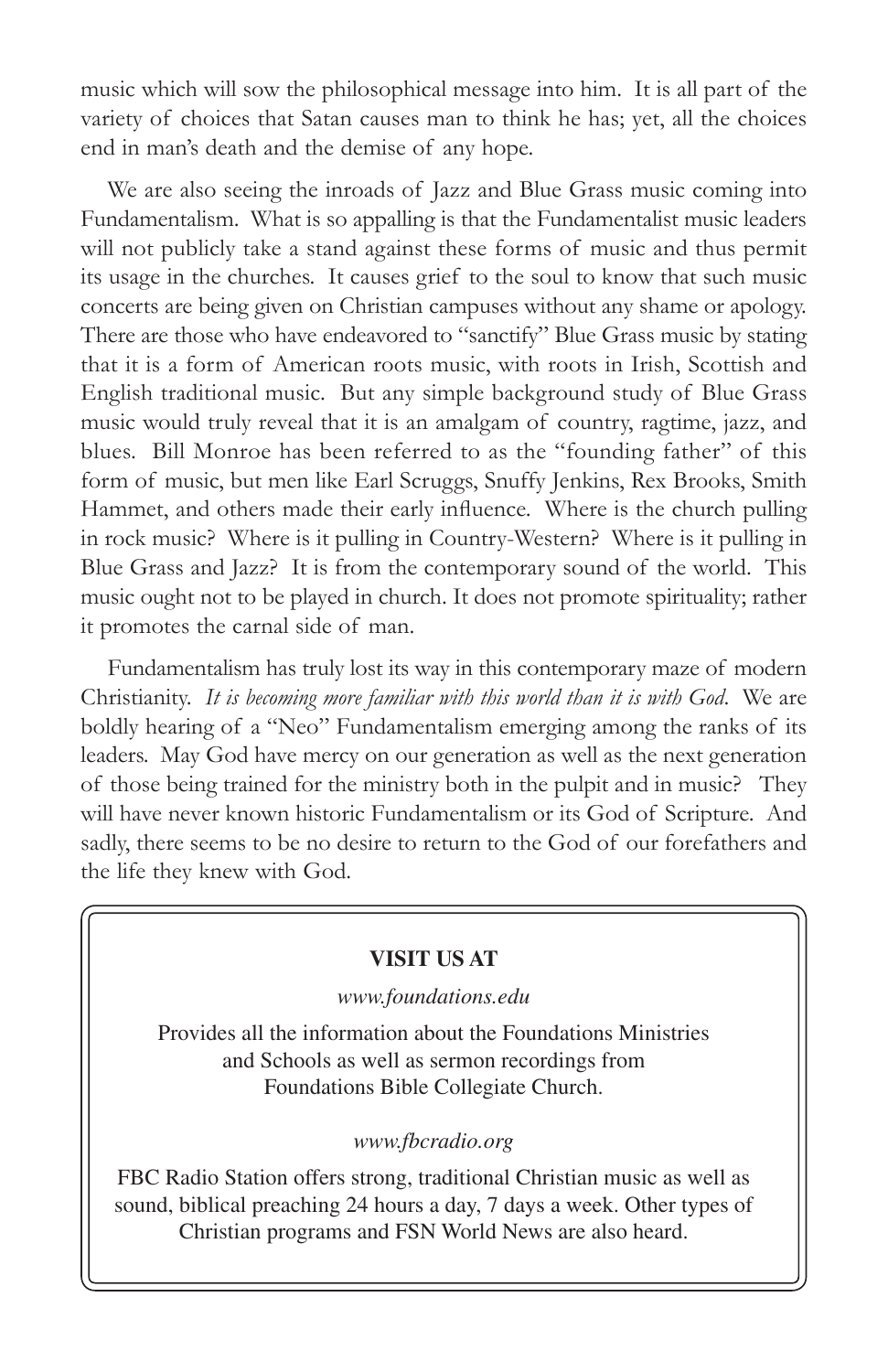## **Christ's Birth in an Outhouse of a** *Kataluma*

Dr. H. T. Spence

Luke 2:7 states, "And she brought forth her firstborn son, and wrapped him in swaddling clothes, and laid him in a manger; because there was no room for them in the inn." Ancient tradition places the birthplace of our Lord in a cave, for caves were used as stables in most countries with rocky terrain. The Greek word for *inn* is *kataluma*, denoting the simplest of inns. It is similar to a Syrian *khan*—a refuge from thieves, a shelter from the heat and dust, a place where a man and his beasts may lodge, where a trader may sell his wares, and a pilgrim may slake his thirst. However, in such inns the visitor had to do everything for himself.

At the time of this momentous event, the census for the taxation, people had filled the little town of Bethlehem occupying even the most inexpensive of inns. Thus a cave, a stables, an outhouse where waste was disposed of became the divinely appointed place for the Christ Child to be born on earth.

The Holy Spirit led the physician Luke to use this word *kataluma*, a lowly place that aptly depicts the humble life and death of Christ. The Gospel is heavily freighted with the truth of this word. Why did God pick a *kataluma*-type birth for His Son? If one reads the Bible with a prayerful heart, he will see that God has been working in the *kataluma* fashion since the foundation of the world.

#### **Kataluma Types in the Old Testament**

In Genesis 3:15, God could have immediately destroyed the Devil after the Fall of man. Instead, He chose the plain, ordinary seed of the woman, the weaker of the vessels, to take care of the sin problem as well as the Devil.

God could have supernaturally made a luxurious cruise liner to carry Noah, but He chose for Noah to build the ark with no fancy fringes on it. It certainly was a *kataluma* boat.

God could have created a place of giant redwoods or a place equivalent to Cyprus Gardens in Florida in order to call Moses to lead the children of Israel out of Egypt. Instead, God used a *kataluma* calling, a burning bush on the backside of the wilderness.

God could have chosen an animal with a higher intelligence like a monkey to speak to Balaam, the apostate prophet, when he was to curse Israel. Instead, He chose a *kataluma* animal, an ass.

God could have supernaturally made a machine gun ahead in history as David's weapon to kill Goliath. Instead, God provided *kataluma* weapons, a slingshot and a smooth stone, to bring down the giant.

When Elijah announced a severe drought and famine, God could have used a variety of ways to provide for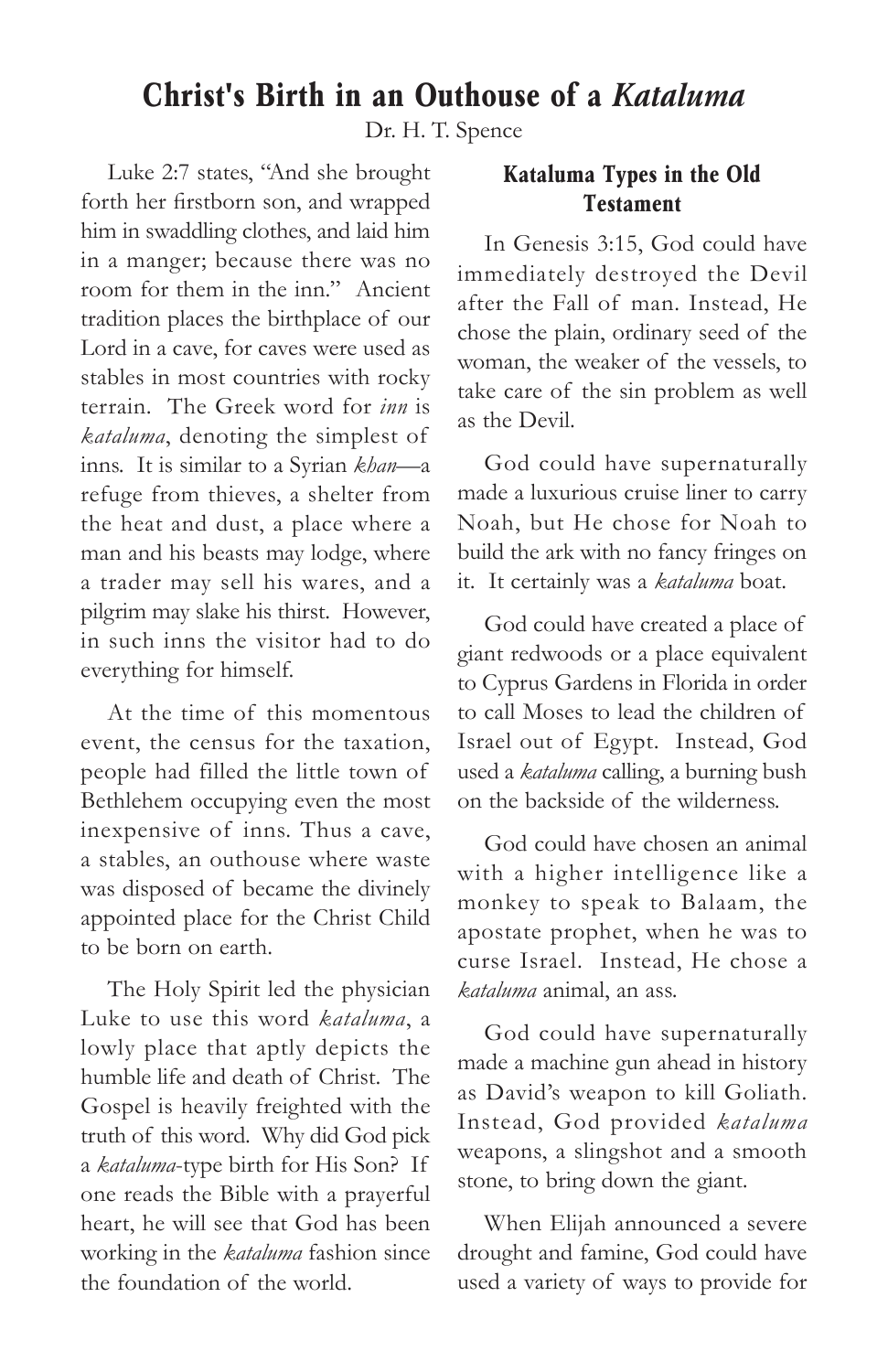the prophet food and a hiding place from King Ahab. But God chose a *kataluma*-type stream of water for Elijah as well as unclean grocery boys, ravens, to feed the prophet.

God has used broken pitchers and trumpets to kill an army, and a muddy river to cure a leader from leprosy. Yes, God has used a multitude of things that men would view as nothing, but in His hand and plan they became the ideal means for the moment.

#### **The Coming of Messiah**

What about the Messiah? How would he come? Isaiah 53:1 declared, "Who hath believed our report and to whom is the arm of the Lord revealed? For he shall grow up before him as a tender plant, and as a root out of a dry ground." It seemed God bypassed the great palaces of the leaders in Rome and the luxurious homes of the rich. He bypassed it all and chose for His precious Son to be born in the stables of a *kataluma*. The Lord chose Mary, a young girl in her mid-teens, to be the mother of Christ rather than one of the more mature, seasoned women such as Elizabeth or Anna the prophetess. "Hail, thou that art highly favoured, the Lord is with thee: blessed art thou among women" (Luke 1:28). "For he hath regarded the low estate of his handmaiden" (1:48); "He hath put down the mighty from their seats, and exalted them of low degree" (1:52).

According to Leviticus 12, the sacrifice of dedication for a child was to be a lamb; but if the family was too poor, two turtledoves or pigeons were acceptable. Mary and Joseph brought the latter (Luke 2:24), a *kataluma* sacrifice. Over his many years, the priest Simeon must have seen thousands of parents coming in with their babies and accompanied by a sacrificial lamb. But when Simeon saw this child, when he took him up in his arms, he declared, "For mine eyes have seen thy salvation, which thou hast prepared before the face of all people" (2:30-31). The Holy Spirit revealed to this priest, in spite of their *kataluma* sacrifice, that this child was the Messiah.

When Jesus grew up to manhood He still lived that *kataluma* life. "The foxes have holes, and the birds of the air have nests, but the Son of man hath not where to lay his head" (Matthew 8:20).

When the hour came for His sacrificial death He had a *kataluma* death. The Jewish means of execution was stoning; the Roman way was beheading. Yet, Christ was given the barbarous death of crucifixion on a cross. Heaven was shut up to Him because He was made sin for us. Hell was shut up to Him as well as the earth. His friends forsook Him. The *kataluma*-type baby was born to die a *kataluma*-type death.

#### **The Message of the Messiah**

In reading the four Gospel writers and even the letters of the Apostles, it is evident that Christ's message was no different.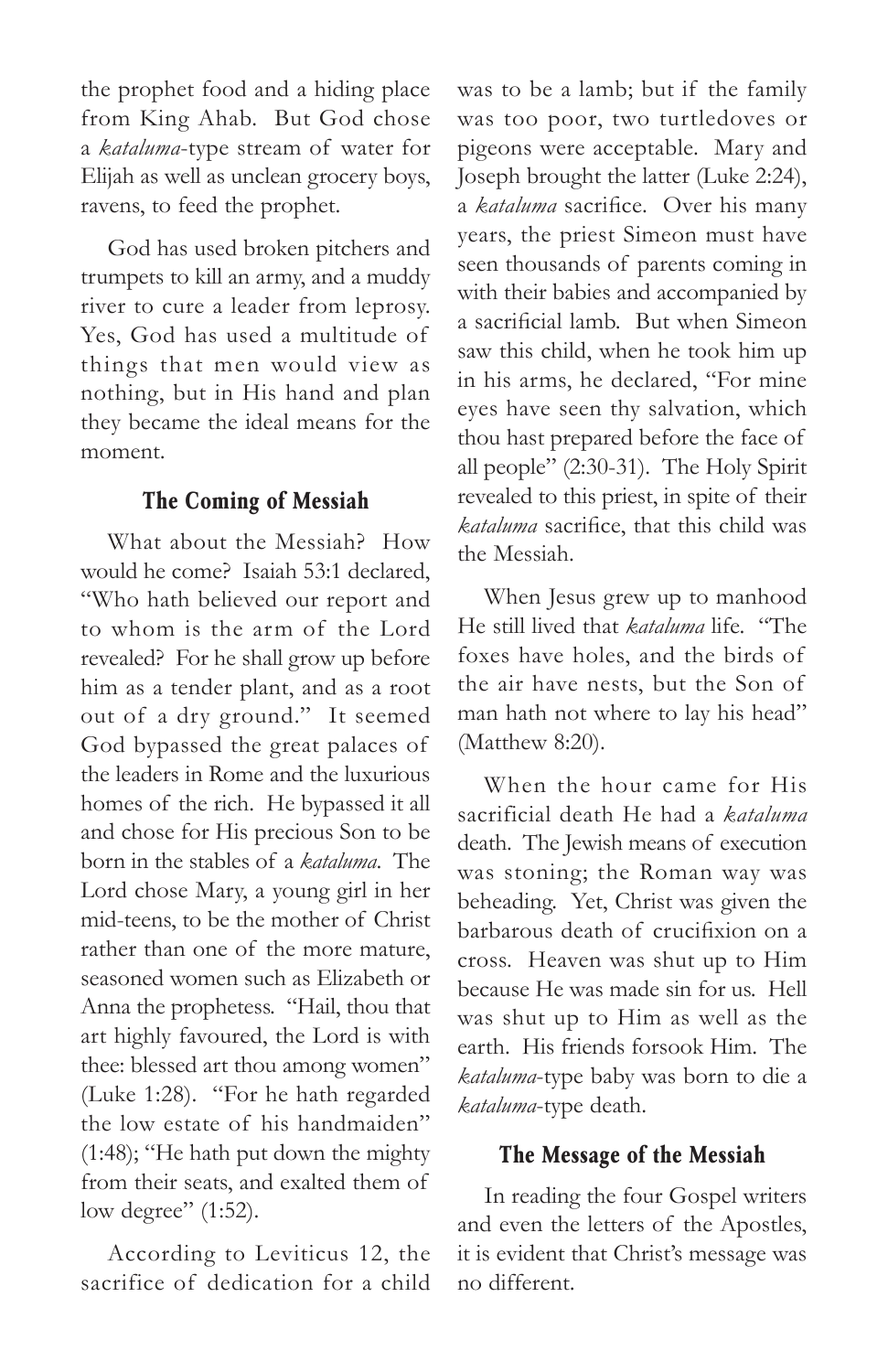In the Book of John, when Christ started out in His ministry, the people were lauding, "My, He has gracious words." But by John 6, when Christ stated, "I am the Bread of Life; he that cometh to me shall never hunger; and he that believeth on me shall never thirst," the same ones were then murmuring against Him, including many of His followers. "Many therefore of his disciples, when they had heard this, said, this is an hard saying: who can hear it?" (John 6:60).

Christ did not come preaching the gospel according to Dale Carnegie on "How to win friends and influence people." But He came preaching repentance, being born again, the call to sin no more!

To the world, Christ is a *kataluma*  Saviour and His message is of the same view. He is as the Tabernacle of the Old Testament: from within the Tabernacle one could look up at its covering and see goat's hair and ram's skins dyed red; however, from without one only saw lowly badger skins. To the world this is what Christ and His message are. "For the preaching of the cross is to them that perish foolishness" (I Cor. 1:18). The prophet Isaiah declared,

He hath no form nor comeliness; and when we shall see him, there is no beauty that we should desire him. He is despised and rejected of men; a man of sorrows, and acquainted with grief: and we hid as it were our faces from him; he was despised, and we esteemed him not (Isaiah 53:2-3).

The contemporary church today is trying to change our Lord, make Him a superstar, a hippy, a revolutionist, or a leader against the establishment. He is viewed as a modern ecumenicist, enjoying the contemporary sounds of rock music integrated with the spiritual vocabulary. He is found in contemporary artwork on shirts, pants, posters, etc. He is drawn into contemporary slogans such as "Me and Jesus have got a good thing going," "Get high on Jesus," and "Honk if you know Jesus." However, His *kataluma* message is "Come out from among them and be ye separate, saith the Lord, and touch not the unclean thing; and I will receive you, And will be a Father unto you, and ye shall be my sons and daughters, saith the Lord Almighty" (II Corinthians 6:17-18). The contemporary church talks much about love and peace, but the *kataluma* Saviour stated, "Think not that I am come to send peace on earth: I came not to send peace on earth: but a sword. For I am come to set a man at variance against his father, and the daughter against her mother, and the daughter in law against her mother in law. And a man's foes shall be they of his own household" (Matthew 10:34-36).

The Christ of the modern day church is "one of the boys" and has been set forth to make the world feel at home without any conviction or need of repentance. There is no stigma or persecution identified with the contemporary Christianity of our times. In constrast, the *kataluma*  Saviour declares,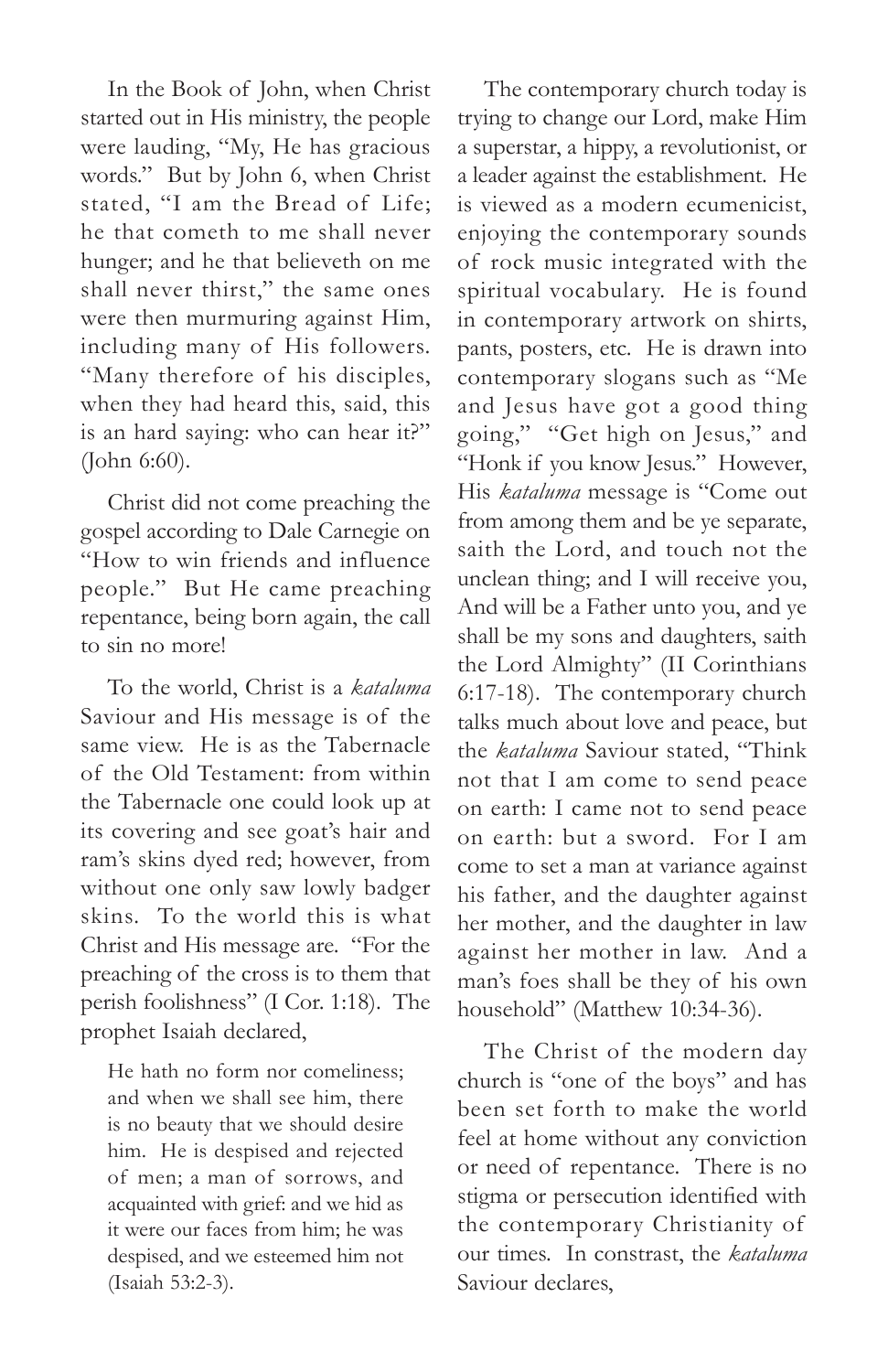The disciple is not above his master, nor the servant above his lord. It is enough for the disciple that he be as his master, and the servant as his lord. If they have called the master of the house Beelzebub, how much more shall they call them of his household (Matthew 10:24-25).

Christ made it clear in John 17:14, "I have given them thy word; and the world hath hated them, because they are not of the world, even as I am not of the world." Our Lord also boldly declared, "And he that taketh not his cross, and followeth after me, is not worthy of me" (Matthew 10:38). The Charismatics with their emphasis upon prosperity and divine health have made Christ's kingdom an earthly kingdom of this world. Christ made it clear even to Pilate that His kingdom was not of this world (John 18:36); He even declared to his disciples in Acts 1:6-8 that He had not come the first time to restore the kingdom to Israel.

The Scriptures make it clear that we must accept the Christ of Scriptures, the despised and rejected One, the One Who will be hated by this world. And if the Church is worldly, then the Church will hate Him too. We are not called upon to change the message of the Bible or the truth of the Saviour presented therein. We must accept Him the way He is presented or reject Him fully. There is no middle ground.

#### **From the** *Kataluma* **to the**  *Pandocheion*

For ye know the grace of our Lord Jesus Christ that though he was rich, yet for your sakes he became poor, that ye through his poverty might be rich (II Corinthians 8:9).

In Luke 10:30-37 Christ gave the story of a man traveling from Jerusalem to Jericho, who "fell among thieves, which stripped him of his raiment, and wounded him, and departed, leaving him half dead." This is a type of our own life. This world has tried to destroy us, stripping us of any character, wounding our conscience and our living, and leaving us for dead. It is amazing how the religious movements have tried to help the natural man failures but totally ignored the spiritual needs of the people. Priests and Levites are passing wounded lives each day but are never able to give them what they need.

Jesus Christ is to be viewed as this good Samaritan, the half-breed, one who is hated by the Jews; it is He that came by us one day. Thank God, He came by "where he [the man] was, and when he saw him, he had compassion on him." Our beloved, despised, rejected Saviour did not only have compassion on him, but He also "went to him, and bound up his wounds, pouring in oil and wine, and set him on his own beast." It is through His great merits at Calvary that He is able to come to us; He is able to bind up all the wounds from our life of sin, pouring in the oil of the Holy Spirit and wine of sanctification to bring about a full restoration of life unto Him. Oh, how the providences of God have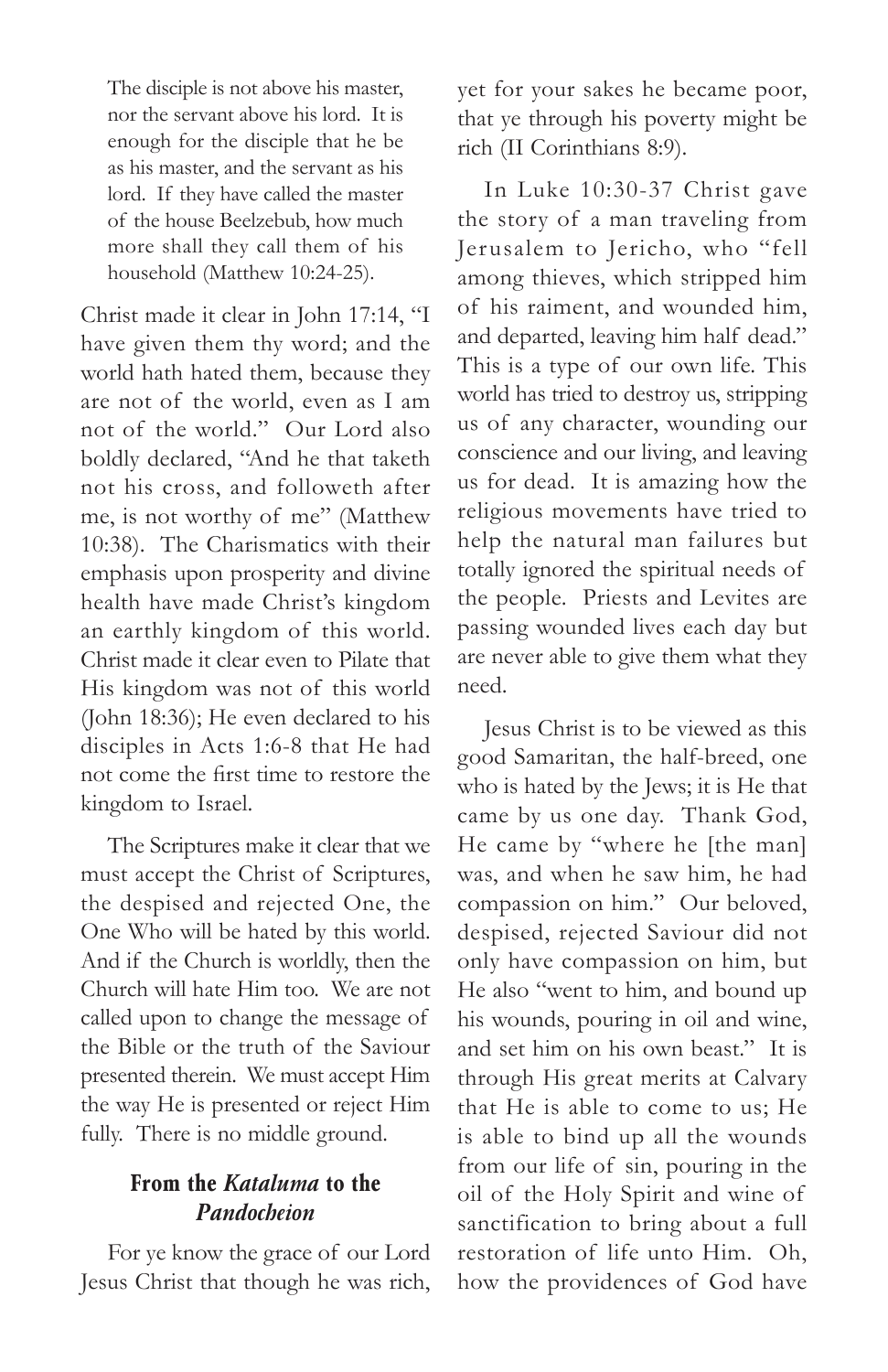been supporting and transporting us along.

Finally, He took us to the "inn," a *pandocheion*, a palatial hotel, certainly the opposite of the *kataluma*. Because of His poverty for us, we will be the spiritually rich ones when His redemption is fully wrought in us.

It is our prayer that during this

Christmas season God will richly bless your life and family. Let us ever be conscious of the fact that He was born to die for our sins. He was born in the outhouse stables of a *Kataluma* in order to take us to the palatial *Pandocheion*. It truly must be said, "He hath not dealt with us after our sins; nor rewarded us according to our iniquities" (Psalm 103:10).

# We the Staff of *Straightway*

Trust That You and Your Family Will Have a Wonderful, Blessed Christmas, and A Christ-Centered New Year. We Thank You for Your Support To This Ministry Through the Years As Well As Your Prayers in Our Behalf.

Continue to Pray for Us in the Coming Year, That God Will Keep Our Hearts from The Powers of Compromise, and That We Will Further Our Stand for the Cause Of Christ and His Truth in These Last Days.

If the foundations be destroyed, what can the righteous do? Psalm 11:3